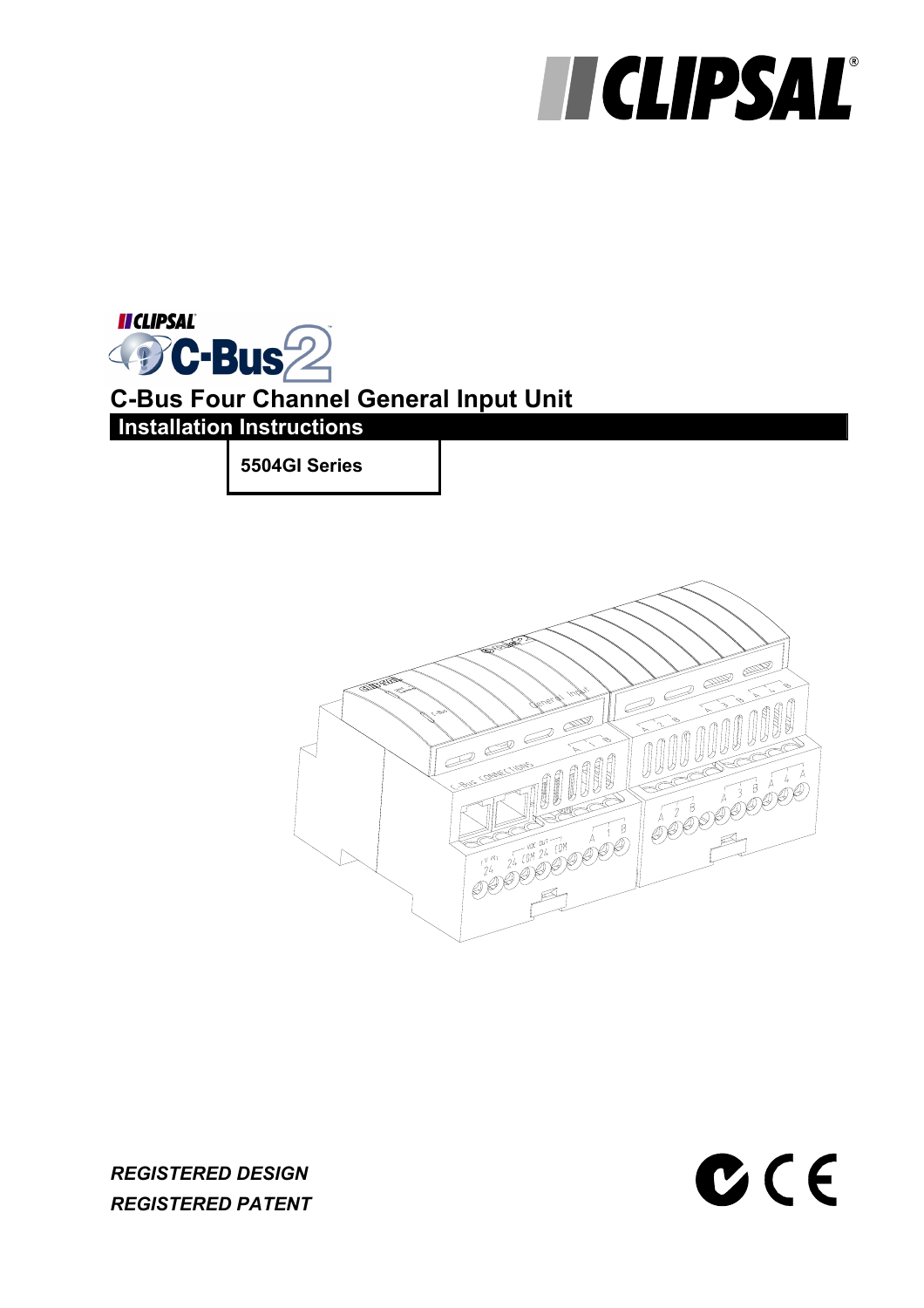## **Table of Contents**

| Section. |  |
|----------|--|
| 1.0      |  |
| 2.0      |  |
| 3.0      |  |
| 4.0      |  |
| 5.0      |  |
| 6.0      |  |
| 7.0      |  |
| 7.1      |  |
| 8.0      |  |
| 8.1      |  |
| 8.2      |  |
|          |  |
|          |  |
|          |  |
|          |  |
|          |  |
| 12.2     |  |
| 12.3     |  |
|          |  |
|          |  |
|          |  |
|          |  |
|          |  |
|          |  |

#### **Copyright Notice**

Copyright 2003 Clipsal Integrated Systems Pty Ltd. All rights reserved.

#### **Trademarks**

- Clipsal is a registered trademark of Gerard Industries Pty Ltd.
- C-Bus and C-Bus2 are registered trademarks of Clipsal Integrated Systems Pty Ltd.
- Intelligent Building Series is a registered trademark of Clipsal Integrated Systems Pty Ltd.

All other logos and trademarks are the property of their respective owners.

#### **Disclaimer**

Clipsal Integrated Systems reserves the right to change specifications or designs described in this manual without notice and without obligation.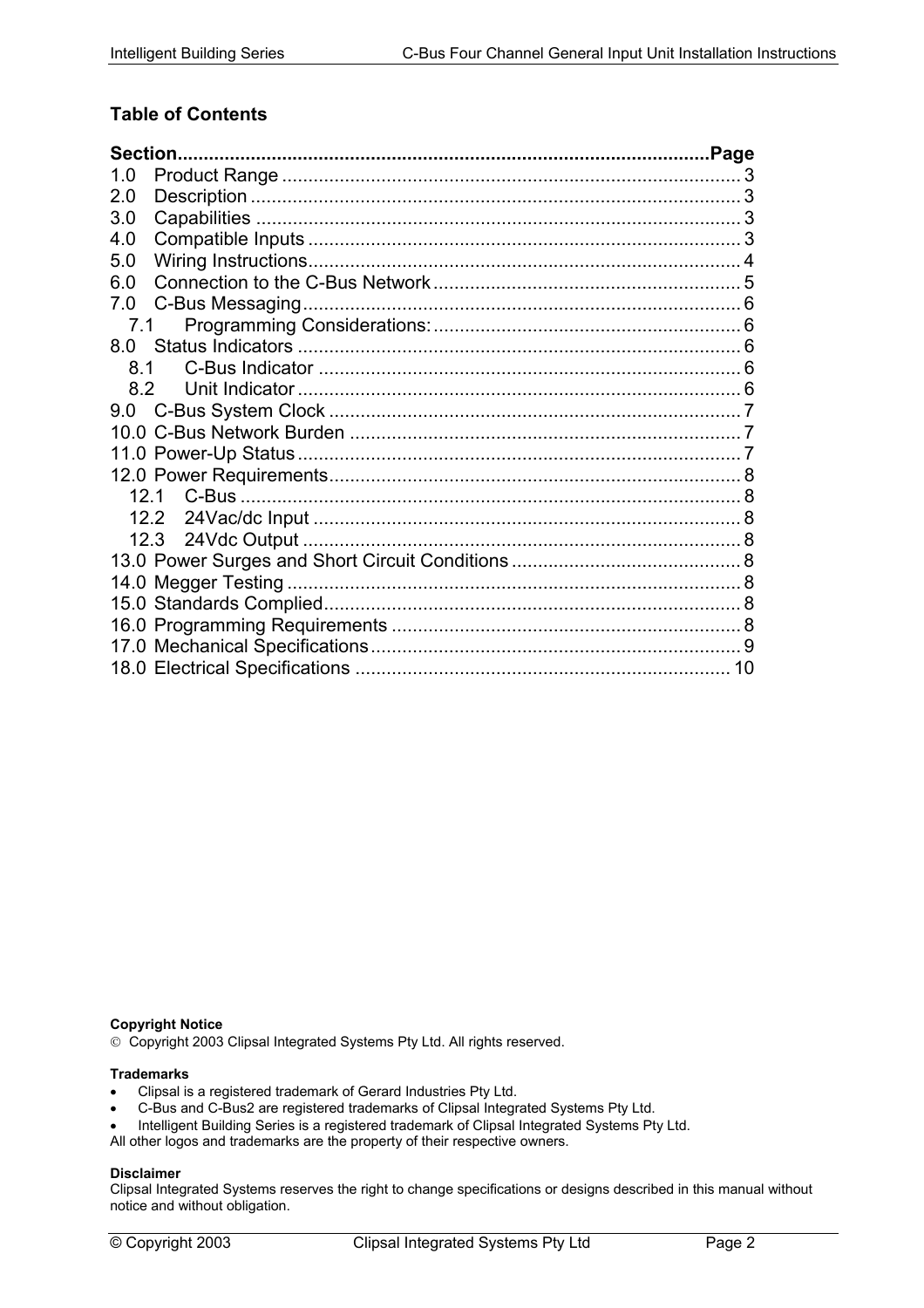#### <span id="page-2-0"></span>**1.0 Product Range**

**5504GI** C-Bus Four Channel General Input Module (with 24Vac @ 500mA AUS plug pack) **E5504GI** C-Bus Four Channel General Input Module

#### **2.0 Description**

The 5504GI Series C-Bus Four Channel General Input (CBGIM) products are C-Bus input devices. This extra low voltage device should be mounted in accordance to local wiring rules (AS/NZS3000 or equivalent). For ease of installation they are DIN rail mounted, measuring 8M wide (1M = 17.5 +0.5/-0.0 mm) wide. C-Bus connection is conveniently achieved through the use of RJ45 connectors, allowing similar units to be quickly looped together. Four independent input channels capable of measuring voltage, current and resistance are provided to control other C-Bus devices.

#### **3.0 Capabilities**

The 5504GI Series C-Bus Four Channel General Input products are powered from the C-Bus and from an external 24Vac/dc supply.

These units can generate a C-Bus system clock signal and apply a network burden.

These units isolate the external power connections from the extra low voltage C-Bus Network.

#### **4.0 Compatible Inputs**

The 5504GI Series C-Bus Four Channel General Input products are suitable for use to measure voltage, current and resistance in the following ranges.

| <b>Input Specifications</b>                           | Range          |
|-------------------------------------------------------|----------------|
| <b>TTL Digital</b><br>*<br>(See Wiring Instruction 7) | 0 to $5V$ dc   |
|                                                       | 0 to $1V$ dc   |
| Voltage                                               | 0 to $5V$ dc   |
|                                                       | 0 to 10 $V$ dc |
|                                                       | 0 to 20V dc    |
| Current                                               | 0 to 20mA      |
|                                                       | 4 to 20 mA     |
|                                                       | 0 to 500 Ohms  |
| Resistance                                            | 0 to 1k Ohms   |
|                                                       | 0 to 3k Ohms   |
|                                                       | 0 to 10k Ohms  |

All input ranges feature user selectable filtering at mains frequency (or if using dc supply, at 50Hz).

Hysteresis, set during installation, is applicable to all inputs when determining if an action shall be performed.

#### **Important Note:**

The CBGIM is designed to monitor slow moving signals. All input signals are filtered using a median filter to reduce susceptibility to impulse noise. This means that signals faster than 10Hz cannot be followed. Maximum allowable input voltage for all ranges is +60/-20V. Voltages greater than this level may damage the CBGIM.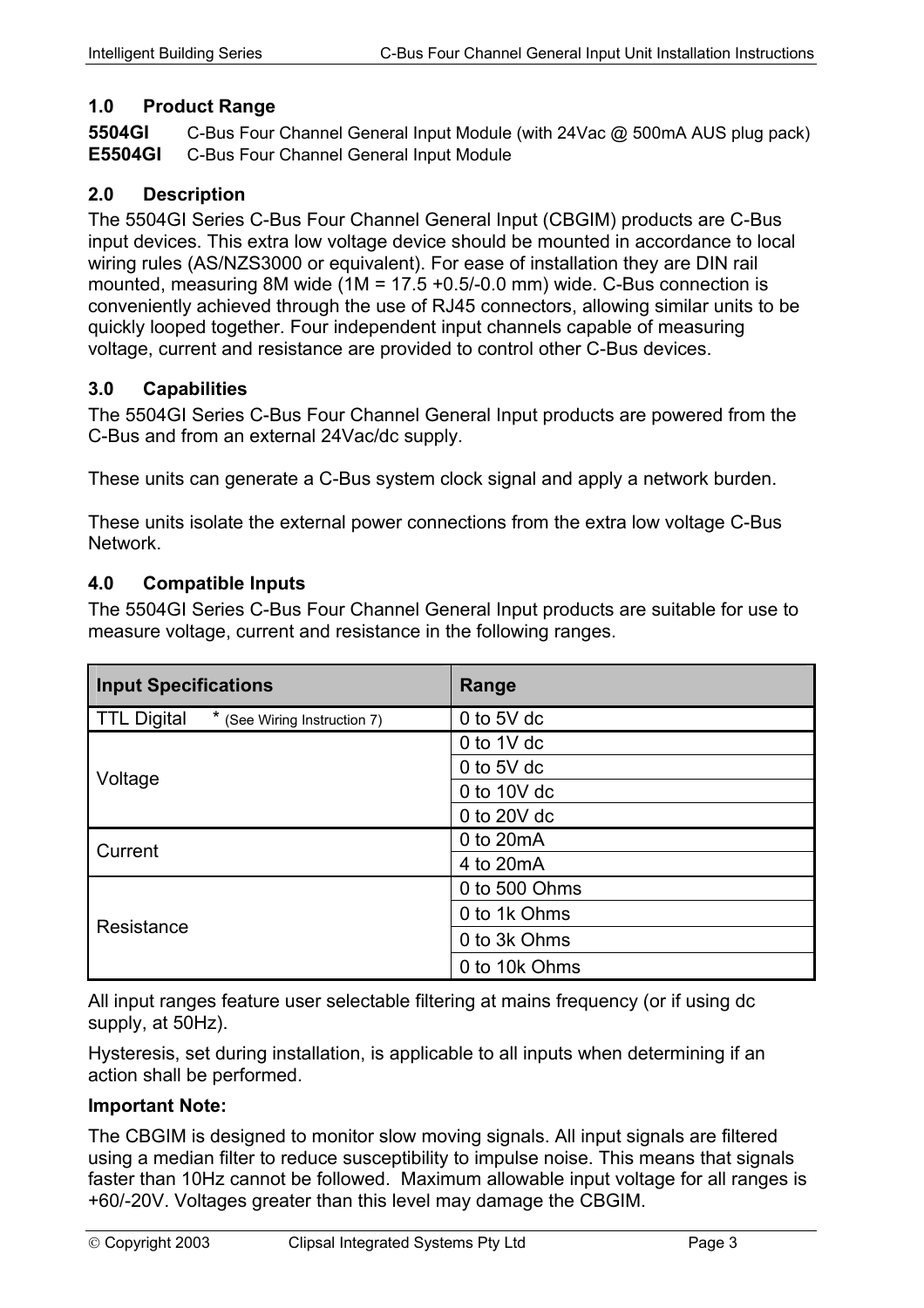#### <span id="page-3-0"></span>**5.0 Wiring Instructions**

- 1. All sensors wired to the device shall use their own cable. No commoning of connections is allowed.
- 2. All sensor cables shall run at least 500mm from any mains wiring.
- 3. Where possible the use of twisted pair shielded cable is preferred, with the shield being connected to the 24Vdc common terminal. Maximum cable lengths are dependant on notes 4, 5 and 6 below.
- 4. The current loop connections are distance limited by the cable resistance and the voltage required across the current loop transmitter. In calculating this distance, take into account that the current loop sensing resistor will drop 5V across it at the 20mA level. The current loop connection requires that the 24Vdc output be used to supply power to the sensor.
- 5. The resistance ranges operate by injecting current into the sensor. This current is 500uA. Sensor self-heating must be taken into account.
- 6. The resistance ranges use a 3 wire resistance measurement technique that takes cable resistance into account up to 2000 Ohms.



7. An externally powered logic gate or transistor output is required for a digital input.

**Figure 1**. A typical wiring example

## **NOTE:**

- Care must be taken not to allow copper strands to enter the DIN unit's apertures.
- Rubber bungs are supplied (3 off) for unused RJ45 connectors, to stop foreign bodies from entering the unit.
- A maximum torque of 1.4Nm should be applied to the mains rated screw terminals.
- It is recommended that the General Input unit be segregated from the mains terminals by use of a separate enclosure. Please refer to local wiring standards for isolation requirements between mains and extra low voltage wiring terminations.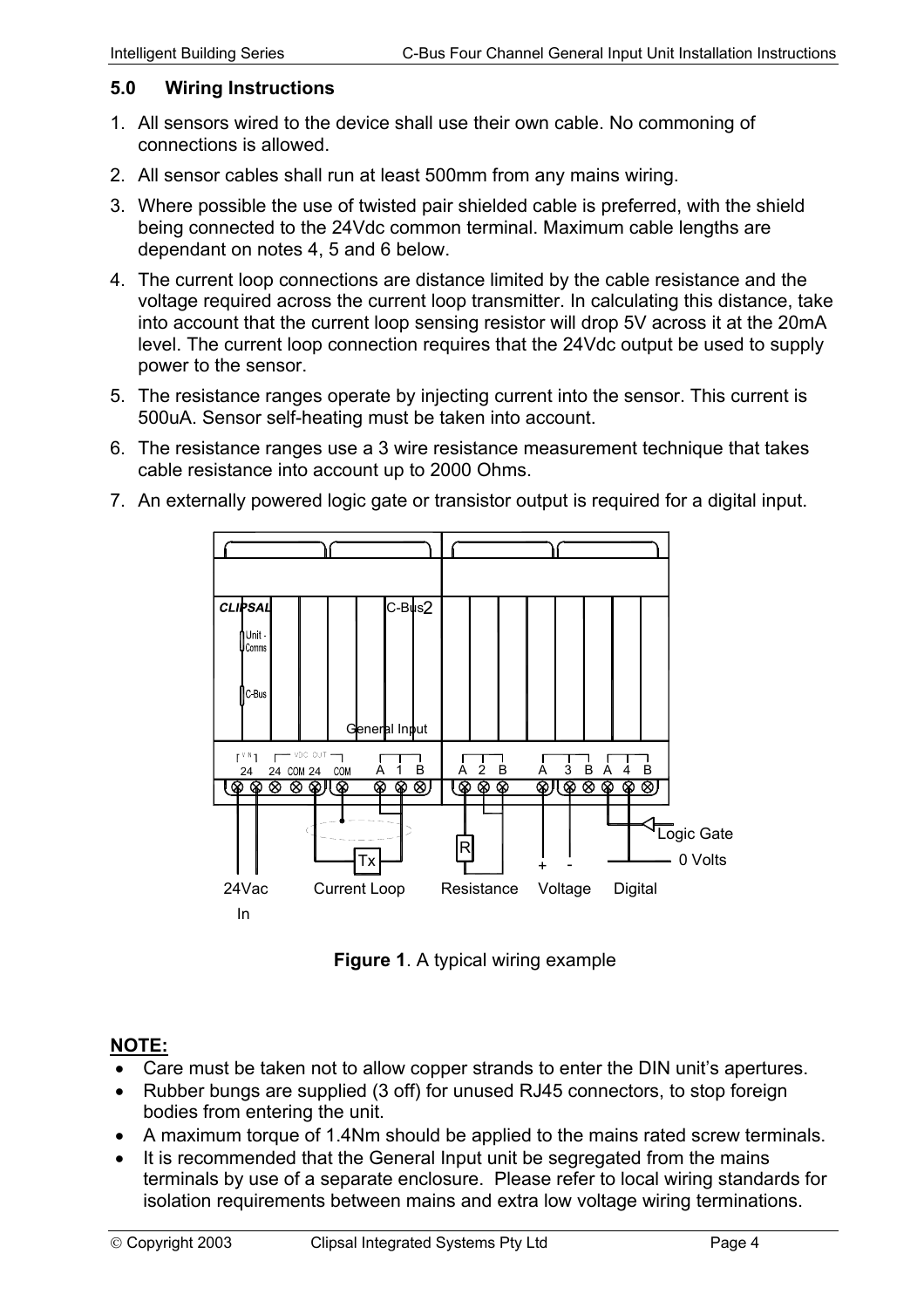## <span id="page-4-0"></span>**6.0 Connection to the C-Bus Network**

Installation requires connection to the unshielded twisted pair C-Bus Network Cable. The illustration following, shows the recommended technique for cable termination giving the best electrical performance. It is required that Category 5 data cable is used, Clipsal catalogue number 5005C305B.





C-Bus Network

C. Bus RJ45 CONNECTIONS

General Input

C-Bus2

| <b>RJ Pin</b> | <b>C-Bus Connection</b> | <b>Colour</b>     |
|---------------|-------------------------|-------------------|
|               | <b>Remote ON</b>        | Green/White       |
| 2             | <b>Remote ON</b>        | Green             |
| 3             | C-Bus Neg (-)           | Orange/White      |
|               | C-Bus Pos $(+)$         | <b>Blue</b>       |
| 5             | C-Bus Neg (-)           | <b>Blue/White</b> |
| 6             | C-Bus Pos $(+)$         | Orange            |
|               | <b>Remote OFF</b>       | Brown/White       |
| 8             | <b>Remote OFF</b>       | <b>Brown</b>      |

## **NOTE:**

- The Remote Override (ON/OFF) functions are not available on this unit.
- It is recommended that the Remote Override (ON/OFF) connections be maintained for correct operation of these services across the C-Bus Network.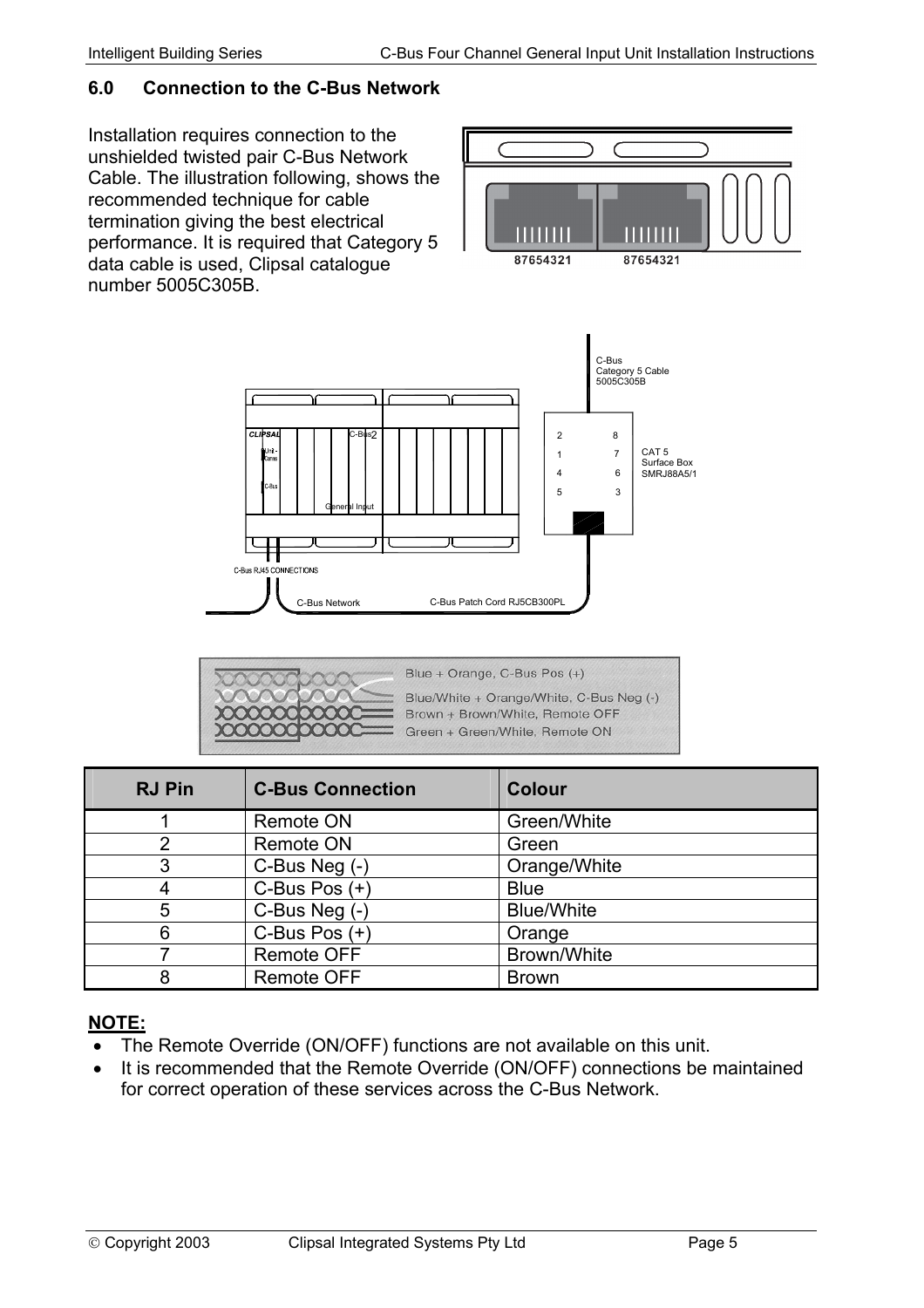#### <span id="page-5-0"></span>**7.0 C-Bus Messaging**

#### *7.1 Programming Considerations:*

The 5504GI Series C-Bus Four Channel General Input products can be programmed by connection to any operational C-Bus Network that is capable of supporting one or more extra C-Bus units (18mA current required) and a 24Vac/dc source. The unit can then be configured using the C-Bus Installation Software.

- 1. It is recommended that no more than 10 CBGIM units are on any one network.
- 2. Rapidly changing input levels will cause heavy C-Bus traffic and may lead to loss of other messages. Slowly moving input signals are preferred.
- 3. On noisy inputs, a higher level of hysteresis is recommended to reduce excessive messaging.
- 4. Too high a level of hysteresis could lead to total inoperability of the unit.
- 5. Select the longest time that results in acceptable performance for the Direct Level Sample Rate to reduce C-Bus traffic.
- 6. Global parameters must be set before channel parameters.
- 7. On heavy traffic systems, set the Broadcast timer to longer times to reduce traffic from the CBGIM.

For further information about the programming this and other C-Bus units, please refer to the C-Bus Technical Manual (5000S/2, 5000M/2).

#### **8.0 Status Indicators**

#### *8.1 C-Bus Indicator*

This indicator shows the status of the C-Bus Network at this unit. If sufficient network voltage and a valid C-Bus Clock signal are present then the 'OK' signal will be displayed (continuous green light). If a Network is connected which has more current load than the power supplies can support, then this indicator will flash to show a marginal Network voltage. If there is no C-Bus Clock present then this indicator will not light.

| Indicator Status | <b>Meaning</b>                        |
|------------------|---------------------------------------|
| On               | Power on and functional               |
| Flashing         | Insufficient power to support Network |
| Off              | No C-Bus Clock signal present;        |

Further debugging of possible Network problems can be achieved with the Clipsal C-Bus Network Analyser tool (5100NA).

#### *8.2 Unit Indicator*

| <b>Indicator Status</b> | <b>Meaning</b>     |
|-------------------------|--------------------|
| l On                    | Normal operation   |
| I Off                   | No C-Bus connected |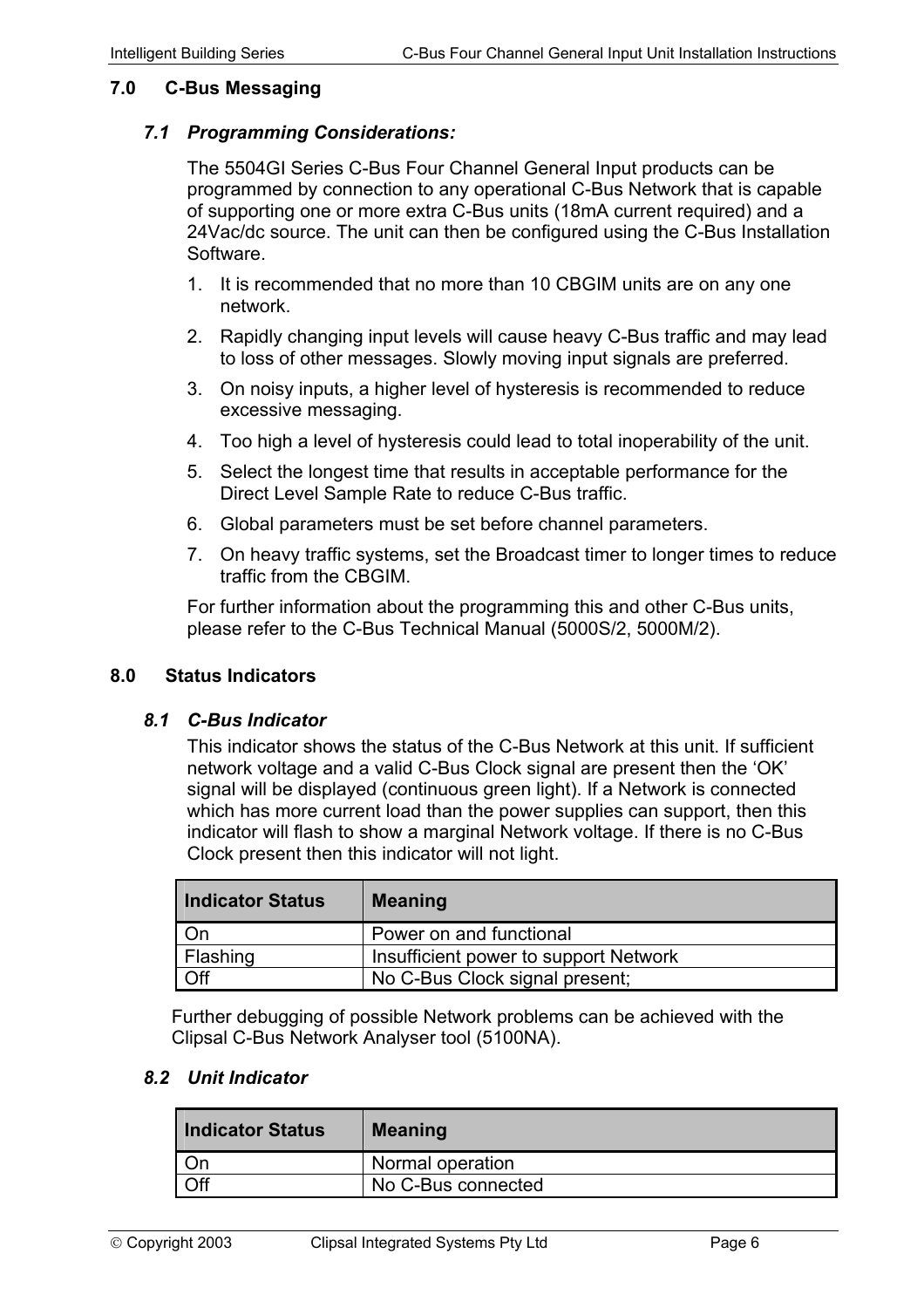#### <span id="page-6-0"></span>**9.0 C-Bus System Clock**

The 5504GI Series C-Bus Four Channel General Input product incorporates a software selectable C-Bus System Clock. The System Clock is used to synchronise data communications waveforms on a C-Bus Network. At least one active C-Bus System Clock is required on each C-Bus Network for successful communications. No more than three units on any C-Bus Network should have Clock circuitry enabled, so this option should normally be disabled using the C-Bus Installation Software.

If a System Clock is required, it can be enabled from the 'Global Tab' on the Graphical User Interface (GUI) for the unit.

#### **10.0 C-Bus Network Burden**

The 5504GI Series C-Bus Four Channel General Input product incorporates a software selectable Network Burden. The Network Burden can be enabled using the C-Bus Installation Software.

A Network Burden may or may not be required to ensure correct operation of the C-Bus Network. If in doubt, consult the C-Bus Calculator (Network Design Verification Software Utility) before proceeding with the hardware installation.

#### **CAUTION:**

The Graphical User Interface (GUI) software is designed to prevent the Burden from accidental selection. The following steps are required to correctly enable the Network Burden from the GUI:

- 1. Set the Unit Address to '001';
- 2. Turn to the 'Global Tab' of the GUI;
- 3. Select the Network Burden check box;
- 4. Click the OK button;
- 5. Select 'Save to Network' and/or 'Save to Database';
- 6. Click the OK button; then
- 7. Repeat steps 3 and 4 within 20 seconds, to save your selection.

To disable the Network Burden the same process applies except the Burden selection check box is cleared (remove cross).

#### **Important Note:**

Always disable all 5100 PC Interface Network Burdens before installing C-Bus DIN range products, which include a power supply (non "P" suffix versions). If a burden is required, use the built-in burden on the DIN Rail unit only.

## **11.0 Power-Up Status**

All C-Bus units have onboard non-volatile memory, which is used to store the operating state of the unit in case of power loss. On restoration of power the DIN Rail General Input unit initiates a short power-up diagnostic routine, which lasts for approximately 5 seconds. For further information about the programming this and other C-Bus units, please refer to the C-Bus Technical Manual (5000S/2, 5000M/2).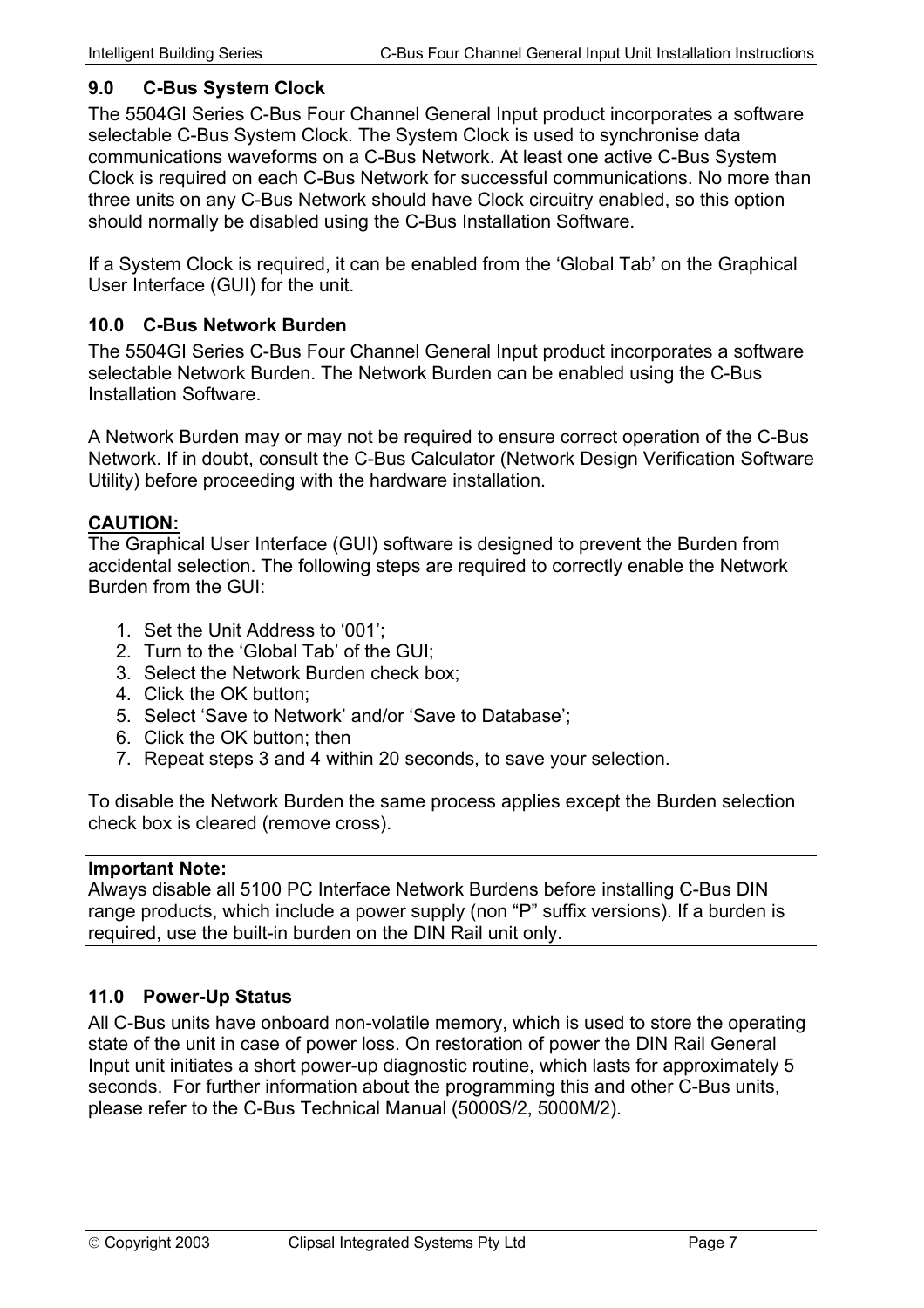#### <span id="page-7-0"></span>**12.0 Power Requirements**

#### *12.1 C-Bus*

The 5504GI Series C-Bus Four Channel General Input product draws 18mA from the C-Bus Network.

Adequate C-Bus Power Supply Units must be installed to support the connected devices. If in doubt, consult the C-Bus Calculator (Network Design Verification Software Utility) before proceeding with the hardware installation.

#### *12.2 24Vac/dc Input*

The unit requires the connection of 16-27Vac to the V(in) terminals

#### *12.3 24Vdc Output*

The 24Vdc output is provided to supply power to external sensors and the current loop mode. This output is unregulated and is limited to 250mA.

#### **13.0 Power Surges and Short Circuit Conditions**

The external 24Vac/dc voltage must be limited to the range specified. Power surge protection devices should be used to enhance system immunity to power surges. It is strongly recommended that overvoltage equipment such as the Clipsal 970 be installed at the switchboard.

#### **14.0 Megger Testing**

Megger testing must never be performed on the C-Bus data cabling or terminals as it may degrade the performance of the Network.

Megger testing of mains wiring of an electrical installation that has C-Bus Units connected will not cause any damage to C-Bus Units. Since C-Bus Units contain electronic components, the installer should interpret megger readings with due regard to the nature of the circuit connection.

| <b>Standard/Directive</b> | Title                                                        |
|---------------------------|--------------------------------------------------------------|
| AS/NZS 1044:1995          | Limits and methods of measurement of radio disturbance       |
| IEC/CISPR14-1:1993        | characteristics of electrical motor-operated and thermal     |
| EN55014-1: 2000           | appliances for household and similar purposes, electric      |
| CISPR14-1:2000            | tools and similar electric apparatus                         |
| EN61000-3-2:2000;         | Electromagnetic Compatibility (EMC)                          |
| IEC61000-3-2:2000         | Part 3 Limits Section 2: Limits for Harmonic Current         |
|                           | <b>Emissions</b>                                             |
| EN60669-2-1:2000;         | Switches for household and similar fixed electrical          |
| IEC60669-2-1:1995         | installations - Part 2: Particular requirements - Section 1: |
|                           | <b>Electronic switches</b>                                   |

#### **15.0 Standards Complied**

## **16.0 Programming Requirements**

The 5504GI Series C-Bus Four Channel General Input must be programmed to set a unique identification (Unit Address) and mode of operation on the C-Bus Network. C-Bus Installation Software can be used to configure the following: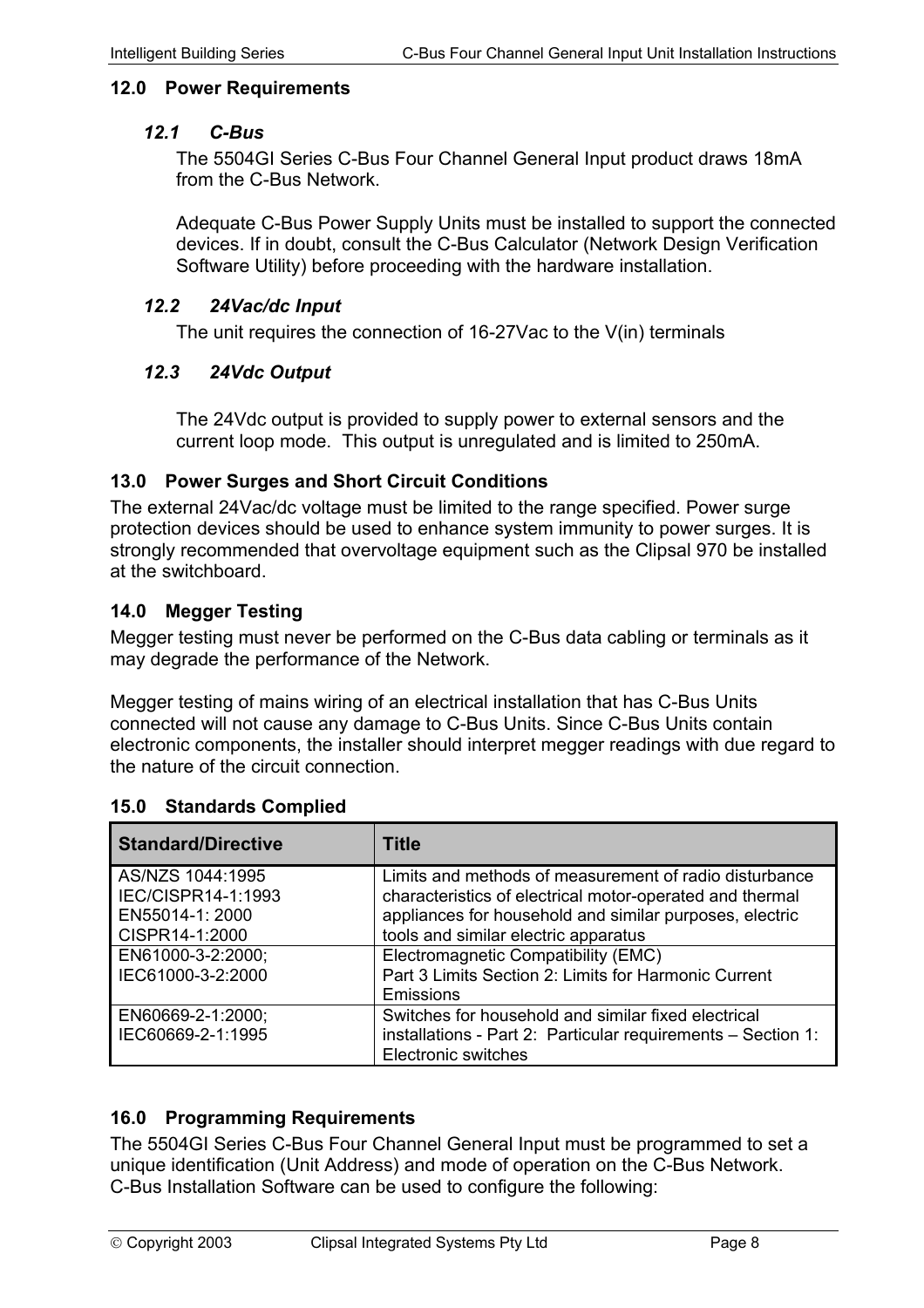- <span id="page-8-0"></span>• Project Name
- Part Name
- Unit Address
- Clock (Enable/Disable)
- Network Burden (Enable/Disable)
- Switching thresholds and hysteresis relationships

The C-Bus Installation Software can be downloaded from the Clipsal Integrated Systems Web Site [\(www.clipsal.com/cis\)](http://www.clipsal.com/cis).

For further information about programming this and other C-Bus units, please refer to the C-Bus Technical Manual (5000S/2, 5000M/2).

## **Important Warning**

The use of any non-approved software in conjunction with the hardware installation without the written consent of Clipsal Integrated Systems may void any warranties applicable to the hardware.

## **17.0 Mechanical Specifications**





All dimensions are in millimeters. No user serviceable parts inside.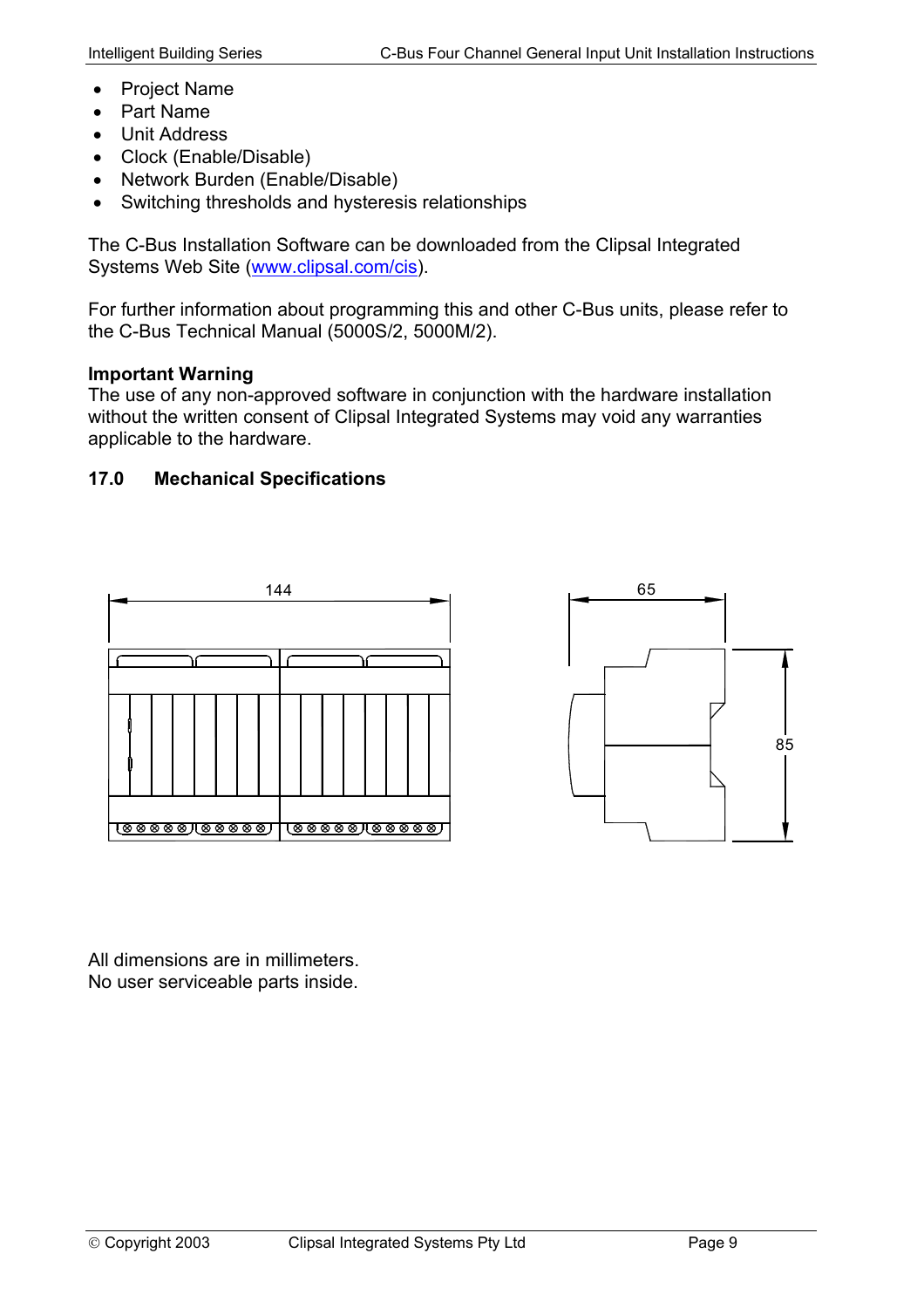## <span id="page-9-0"></span>**18.0 Electrical Specifications**

| Catalogue No.                                                         |                                                                                                                                          | 5504GI Series                                                                            |                                                                                               |  |
|-----------------------------------------------------------------------|------------------------------------------------------------------------------------------------------------------------------------------|------------------------------------------------------------------------------------------|-----------------------------------------------------------------------------------------------|--|
| <b>Nominal Supply Voltage</b>                                         | $16-27$ Vac/dc                                                                                                                           |                                                                                          |                                                                                               |  |
| <b>Frequency Range(s)</b>                                             | 50-60Hz                                                                                                                                  |                                                                                          |                                                                                               |  |
| <b>C-Bus Supply Voltage</b>                                           | 15-36Vdc                                                                                                                                 |                                                                                          |                                                                                               |  |
| <b>C-Bus Current Drawn</b>                                            | 18 <sub>m</sub> A                                                                                                                        |                                                                                          |                                                                                               |  |
| <b>AC Input Impedance</b>                                             | 100kΩ @1kHz                                                                                                                              |                                                                                          |                                                                                               |  |
|                                                                       |                                                                                                                                          | A maximum of 10 units may be connected on a single C-Bus network                         |                                                                                               |  |
| <b>Supply Current Drain With</b><br><b>No External Loads</b>          | 61 <sub>m</sub> A                                                                                                                        |                                                                                          |                                                                                               |  |
| 24Vdc (nominal) Output<br>Voltage                                     | 24Vdc ± 10%                                                                                                                              |                                                                                          |                                                                                               |  |
| 24Vdc (Nominal) Current<br><b>Source Capability</b>                   | 250mA Total                                                                                                                              |                                                                                          |                                                                                               |  |
|                                                                       |                                                                                                                                          | <b>Inputs</b>                                                                            |                                                                                               |  |
| <b>Number of Input Channels</b>                                       | 4                                                                                                                                        |                                                                                          |                                                                                               |  |
| <b>Input Voltage Ranges</b>                                           | $0 - 1$ Vdc, $0 - 5$ Vdc, $0 - 10$ Vdc, $0 - 20$ Vdc                                                                                     |                                                                                          |                                                                                               |  |
| <b>Maximum Input Voltages</b>                                         | $-20 < V < +60$ Vdc                                                                                                                      |                                                                                          |                                                                                               |  |
| <b>Input Voltage Range</b><br>Impedance                               | $>= 100 \text{ k}\Omega$                                                                                                                 |                                                                                          |                                                                                               |  |
| <b>Input Current Ranges</b>                                           | $0 - 20$ mAdc. $4 - 20$ mAdc                                                                                                             |                                                                                          |                                                                                               |  |
| <b>Current Sense Impedance</b>                                        | 249Ω                                                                                                                                     |                                                                                          |                                                                                               |  |
| <b>Input Resistance Ranges</b>                                        | $0 - 500\Omega$ , 0 - 1000 $\Omega$ , 0 - 3000 $\Omega$ , 0 - 10000 $\Omega$                                                             |                                                                                          |                                                                                               |  |
| <b>Resistance Range Injection</b><br>Current                          | 500uA                                                                                                                                    |                                                                                          |                                                                                               |  |
| <b>Basic Accuracy After</b><br>Calibration                            | 0.5% of Full-Scale                                                                                                                       |                                                                                          |                                                                                               |  |
| <b>Maximum Input Frequency</b>                                        | 10Hz (see text $4.0$ )                                                                                                                   |                                                                                          |                                                                                               |  |
| <b>Control Functions</b>                                              | applications                                                                                                                             |                                                                                          | Load switching, Dimming, Trigger applications, Enable Control applications and Measurement    |  |
| <b>Electrical Isolation</b>                                           | 500V RMS / Input                                                                                                                         |                                                                                          |                                                                                               |  |
| <b>Status</b><br><b>Indicators</b>                                    | <b>C-Bus Indicator</b><br>Voltage $\geq 20V$ DC<br>Voltage $<$ 20V DC<br>Voltage $<$ 15V DC<br><b>Unit Status Indicator</b><br>On<br>Off | <b>Clock Present</b><br>On<br>Flashing<br>Off<br><b>C-Bus Present</b><br>Present<br>Fail | <b>No Clock Present</b><br>Off<br>Off<br>Off<br><b>Conditions</b><br><b>Normal Operations</b> |  |
| <b>Maximum Number of Units</b><br>on a Single<br><b>C-Bus Network</b> | 10                                                                                                                                       |                                                                                          |                                                                                               |  |
| <b>Start Up Time</b>                                                  | 5 seconds from application of DC supply                                                                                                  |                                                                                          |                                                                                               |  |
| <b>Network Clock</b>                                                  | Software selectable (Factory default is disabled)                                                                                        |                                                                                          |                                                                                               |  |
| <b>Network Burden</b>                                                 | Software selectable                                                                                                                      |                                                                                          |                                                                                               |  |
| <b>Dimensions</b>                                                     | 144 x 85 x 65 mm                                                                                                                         |                                                                                          |                                                                                               |  |
| Weight                                                                | 190 <sub>g</sub>                                                                                                                         |                                                                                          |                                                                                               |  |
| <b>C-Bus Connections</b>                                              | 2 x RJ45 sockets                                                                                                                         |                                                                                          |                                                                                               |  |
| <b>Operating Temperature</b><br>Range                                 | $0-45^{\circ}$ C                                                                                                                         |                                                                                          |                                                                                               |  |
| <b>Operating Humidity Range</b>                                       | 10 - 95% RH                                                                                                                              |                                                                                          |                                                                                               |  |